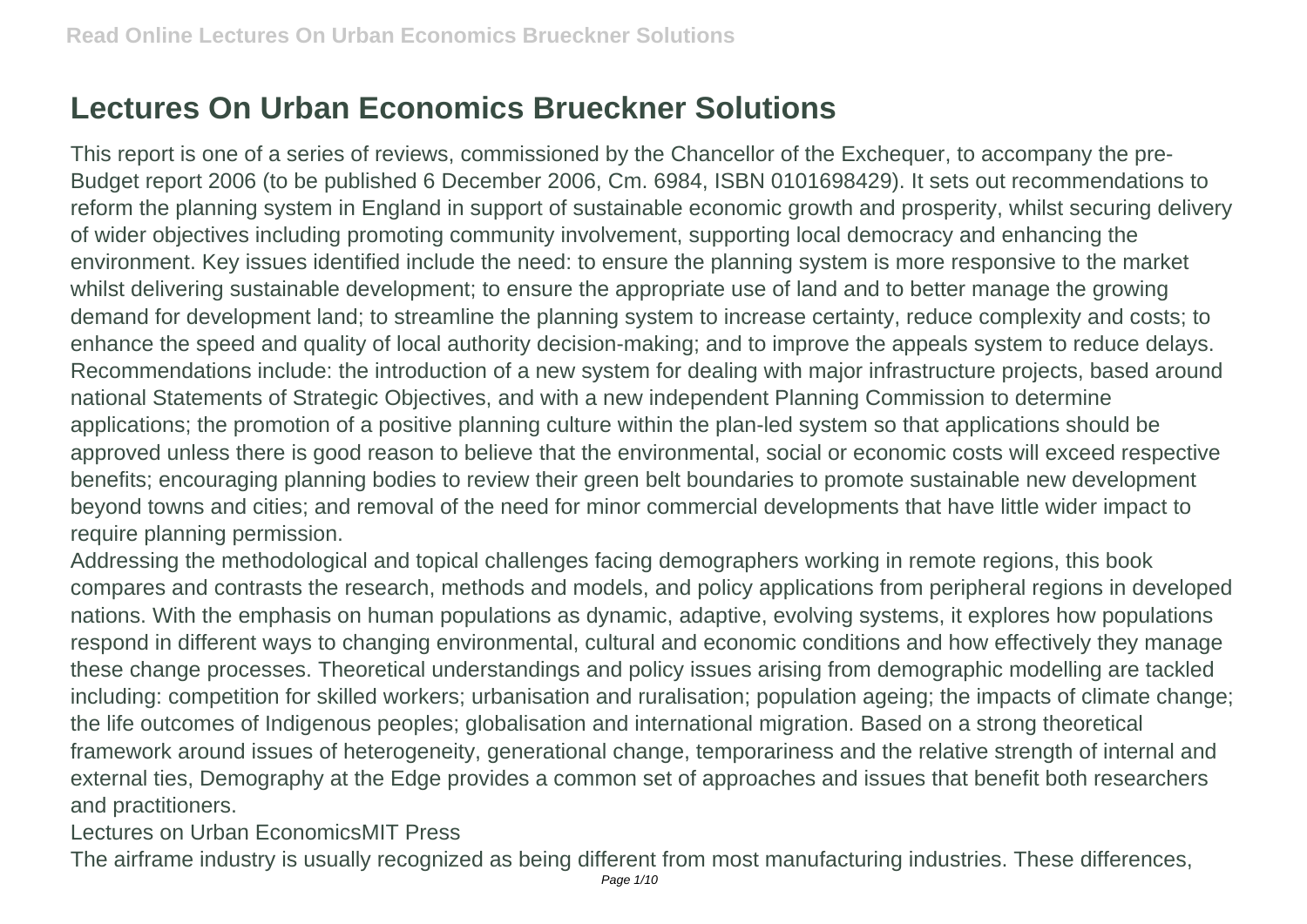which are characterized by the number of units produced and the frequency of design changes, have been evident for many years. This uniqueness and the corresponding implications for cost estimation became particularly evident during World War II. The aircraft industry generally has been considered unique in that it differs from other manufacturing in the quantity of units manufactured and with the frequency with which changes are made during the course of manufacturing operations. In mass-production industries, manufacturing thousands or hundreds of thousands of identical units, methods and cost of production tend to remain fairly constant after production has been stabilized, whereas in the aircraft industry, method improvements are constantly being made and cost is a variable depending on the number of airplanes being manufactured (Berghell, 1944). These differences, coupled with political considerations, place unusual demands on cost modelers. This has been particularly true in recent years where large cost overruns have generated Congressional demands for better cost estimates. Traditionally, cost estimators in the airframe industry have used one or more of the following estimating techniques: 1. industrial engineering time standards, 2. parametric cost estimating models, 3. learning curves. All of the methods have been used with mixed results in specific situations. The general emphasis of all three approaches is cost estimation for planning purposes prior to beginning production, although some of the techniques may be used during the production phase of a program.

Drawing on the middle chapters from the first edition of J. Barkley Rosser's seminal work, From Catastrophe to Chaos, this book presents an unusual perspective on economics and economic analysis. Current economic theory largely depends upon assuming that the world is fundamentally continuous. However, an increasing amount of economic research has been done using approaches that allow for discontinuities such as catastrophe theory, chaos theory, synergetics, and fractal geometry. The spread of such approaches across a variety of disciplines of thought has constituted a virtual intellectual revolution in recent years. This book reviews the applications of these approaches in various subdisciplines of economics and draws upon past economic thinkers to develop an integrated view of economics as a whole from the perspective of inherent discontinuity.

Industrial policy has long been regarded as a strategy to encourage sector-, industry-, or economy-wide development by the state. It has been central to competitiveness, catching up, and structural change in both advanced and developing countries. It has also been one of the most contested perspectives, reflecting ideologically inflected debates and shifts in prevailing ideas. There has lately been a renewed interest in industrial policy in academic circles and international policy dialogues, prompted by the weak outcomes of policies pursued by many developing countries under the direction of the Washington Consensus (and its descendants), the slow economic recovery of many advanced economies after the 2008 global financial crisis, and mounting anxieties about the national consequences of globalization. The Oxford Handbook of Page 2/10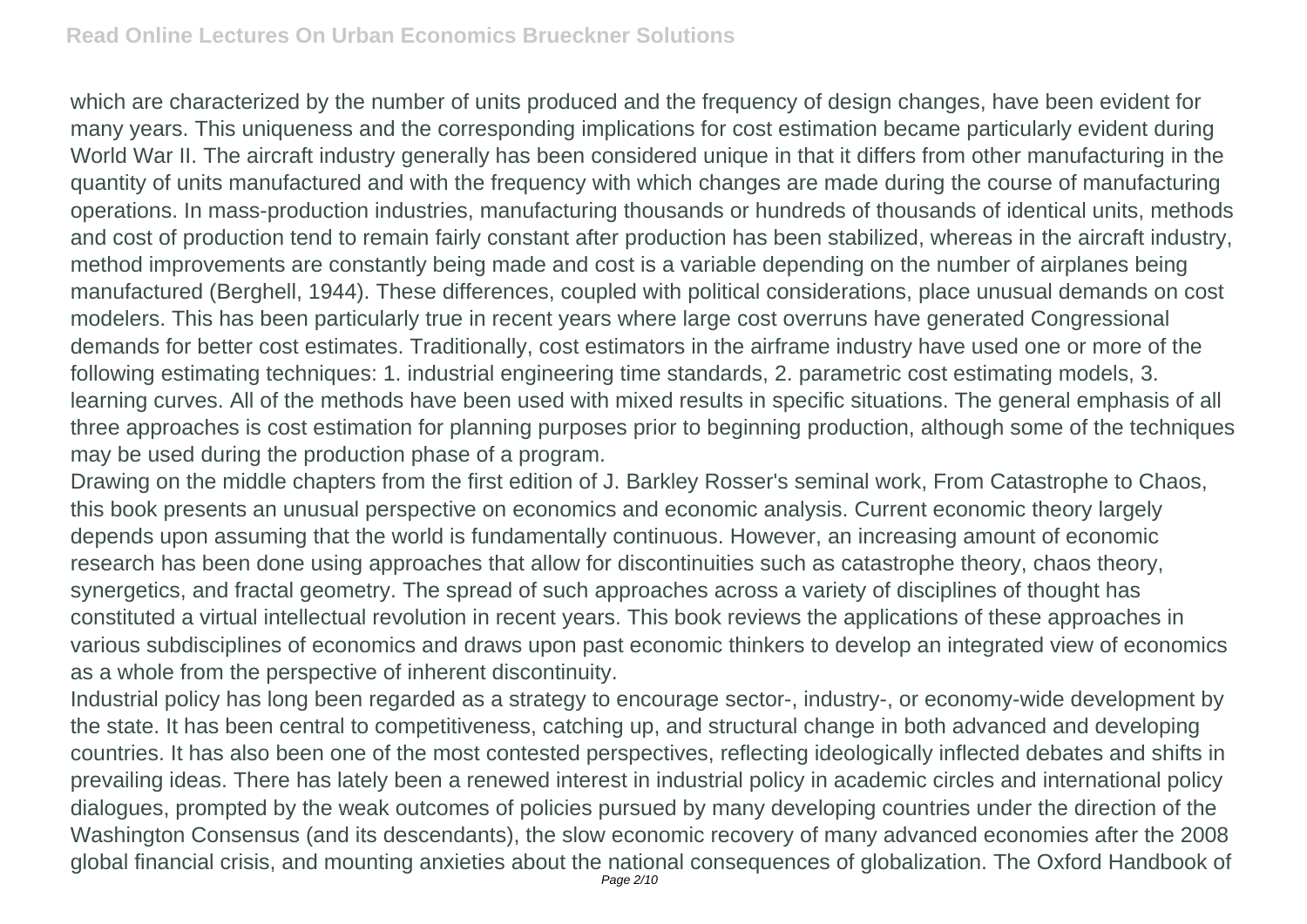Industrial Policy presents a comprehensive review of and a novel approach to the conceptual and theoretical foundations of industrial policy. The Handbook also presents analytical perspectives on how industrial policy connects to broader issues of development strategy, macro-economic policies, infrastructure development, human capital, and political economy. By combining historical and theoretical perspectives, and integrating conceptual issues with empirical evidence drawn from advanced, emerging, and developing countries, The Handbook offers valuable lessons and policy insights to policymakers, practitioners and researchers on developing productive transformation, technological capabilities, and international competitiveness. It addresses pressing issues including climate change, the gendered dimensions of industrial policy, global governance, and technical change. Written by leading international thinkers on the subject, the volume pulls together different perspectives and schools of thought from neo-classical to structuralist development economists to discuss and highlight the adaptation of industrial policy in an ever-changing socio-economic and political landscape.

This volume embodies a problem-driven and theoretically informed approach to bridging frontier research in urban economics and urban/regional planning. The authors focus on the interface between these two subdisciplines that have historically had an uneasy relationship. Although economists were among the early contributors to the literature on urban planning, many economists have been dismissive of a discipline whose leading scholars frequently favor regulations over market institutions, equity over efficiency, and normative prescriptions over positive analysis. Planners, meanwhile, even as they draw upon economic principles, often view the work of economists as abstract, not sensitive to institutional contexts, and communicated in a formal language spoken by few with decision making authority. Not surprisingly, papers in the leading economic journals rarely cite clearly pertinent papers in planning journals, and vice versa. Despite the historical divergence in perspectives and methods, urban economics and urban planning share an intense interest in many topic areas: the nature of cities, the prosperity of urban economies, the efficient provision of urban services, efficient systems of transportation, and the proper allocation of land between urban and environmental uses. In bridging this gap, the book highlights the best scholarship in planning and economics that address the most pressing urban problems of our day and stimulates further dialog between scholars in urban planning and urban economics. This book examines sub-Saharan Africa as an investment opportunity, and presents readers with its economic appeal from a consumer market perspective through the eyes of an African capital markets practitioner and investment banker.

Using a series of simple models and economic theory, Glaeser illustrates the primary features of urban economics including the concepts of spatial equilibrium and agglomeration economies.

An argument that operational urban planning can be improved by the application of the tools of urban economics to the design of regulations and infrastructure. Urban planning is a craft learned through practice. Planners make rapid decisions that have an immediate impact on the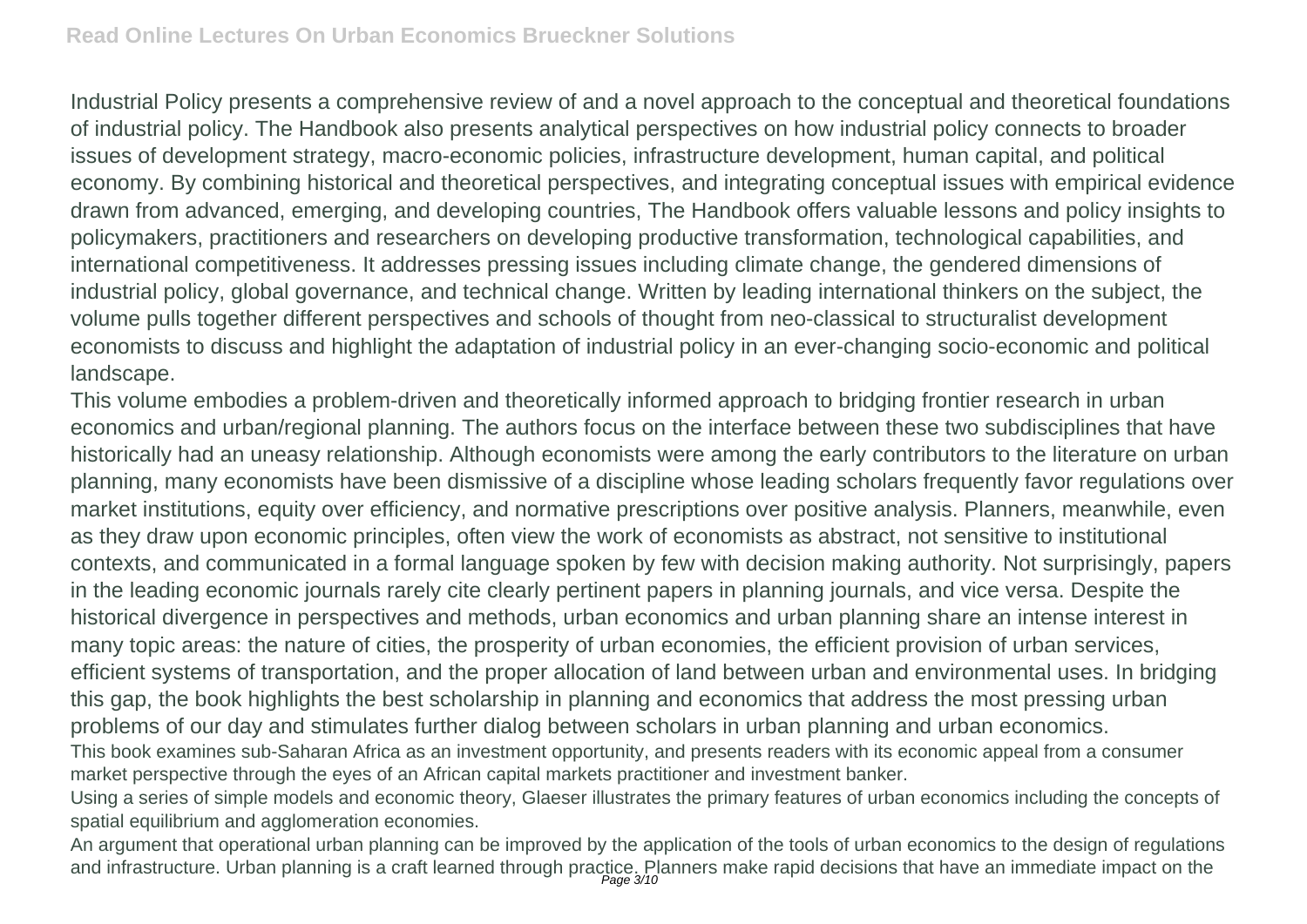ground—the width of streets, the minimum size of land parcels, the heights of buildings. The language they use to describe their objectives is qualitative—"sustainable," "livable," "resilient"—often with no link to measurable outcomes. Urban economics, on the other hand, is a quantitative science, based on theories, models, and empirical evidence largely developed in academic settings. In this book, the eminent urban planner Alain Bertaud argues that applying the theories of urban economics to the practice of urban planning would greatly improve both the productivity of cities and the welfare of urban citizens. Bertaud explains that markets provide the indispensable mechanism for cities' development. He cites the experience of cities without markets for land or labor in pre-reform China and Russia; this "urban planners' dream" created inefficiencies and waste. Drawing on five decades of urban planning experience in forty cities around the world, Bertaud links cities' productivity to the size of their labor markets; argues that the design of infrastructure and markets can complement each other; examines the spatial distribution of land prices and densities; stresses the importance of mobility and affordability; and critiques the land use regulations in a number of cities that aim at redesigning existing cities instead of just trying to alleviate clear negative externalities. Bertaud concludes by describing the new role that joint teams of urban planners and economists could play to improve the way cities are managed. Presents a modern and interdisciplinary perspective on cities that combines new data with tools from statistical physics and urban economics. Suburbanization has led to the agglomeration of employment and business activity at subcenters removed from the Central Business District (CBD). To address the development of these subcenters in the past half century, this study revises the Standard Urban Model by: 1. Tracing historical origins and variations of the model over the many millennia; 2. Developing a negative-exponential model of agglomerative employment and business subcentering based on the historical findings; and 3. Testing this model using a comparative t-test and a Davidson-MacKinnon model-specification error test to ascertain the existence and location of peak subcenter activity. On average, the distances of the employment and sales peaks occur midway between the CBD and the furthest Major Retail Centers. This volume explores the development of the monocentric urban model. Throughout the following chapters, the history of the concept, the development of the general model, and the creation of a specific model, which includes subcenters, are considered. Next, the specific model is tested against business-census data for ten radial monocentric cities in the United States. Results and implications are reported. Finally, a survey of research that grew out of the initial research and that has extended from the date of the initial project through the present time is presented. Chapters 1 through 5 contain the development of the spine of the research. Chapter 6 contains a brief of major research elements built upon the spine. There has been an increase in agglomerative subcentering over the past four decades in many large metropolitan areas. What present society describes as urban sprawl or suburban flight may simply be a natural process of urban-regional development, consistent with monocentric urban thought and development extending backwards in time for more than two millennia. By objective, the theoretical work of this book emulates major monocentric models developed over the past three millennia to develop an extended mathematical model with agglomerative subcenters. Next, the empirical work tests this extended model against observations of Major Retail Centers (MRCs) for radially monocentric SMSAs. Through a two-step econometric technique which includes a model-specification error test, the results ascertain the existence and locations of peak subcenter activity at an average of approximately half the distance from the Central Business District to the furthest MRC. This position concurs with Plato's ideal model of Magnesia and other works of the past three millennia. Fundamentally, the inspiration and intuition for this book comes from a lifetime of oral and written cultural tradition. Building upon this tradition, this work uses the historical chronicles and analyses found in Chapter 2 to develop the theoretical model in Chapter 3. In retrospect, the empirical Results, in Chapter 4, support the theory of peak subcenter activity developed in Chapter 3.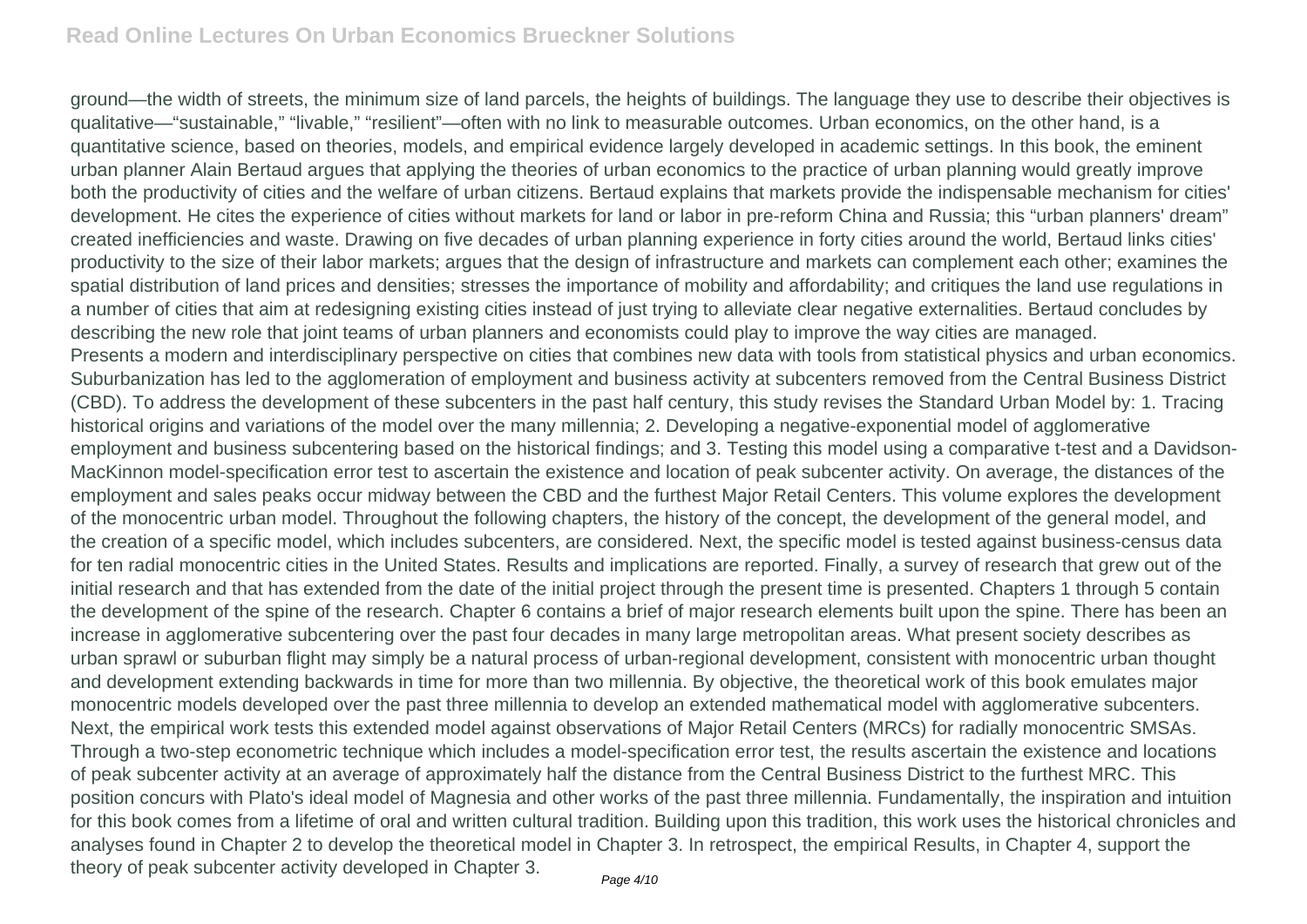Spatial Resilience is a new and exciting area of interdisciplinary research. It focuses on the influence of spatial variation – including such things as spatial location, context, connectivity, and dispersal – on the resilience of complex systems, and on the roles that resilience and selforganization play in generating spatial variation. Prof. Cumming provides a readable introduction and a first comprehensive synthesis covering the core concepts and applications of spatial resilience to the study of social-ecological systems. The book follows a trajectory from concepts through models, methods, and case study analysis before revisiting the central problems in the further conceptual development of the field. In the process, the author ranges from the movements of lions in northern Zimbabwe to the urban jungles of Europe, and from the collapse of past societies to the social impacts of modern conflict. The many case studies and examples discussed in the book show how the concept of spatial resilience can generate valuable insights into the spatial dynamics of social-ecological systems and contribute to solving some of the most pressing problems of our time. Although it has been written primarily for students, this book will provide fascinating reading for interdisciplinary scientists at all career stages as well as for the interested public. "Graeme Cumming, central in the development of resilience thinking and theory, has produced a wonderful book on spatial resilience, the first ever on this topic. The book will become a shining star, a classic in the explosion of new ideas and approaches to studying and understanding social-ecological systems." Carl Folke, Stockholm Resilience Centre, Sweden

Learn how to green your business with the help of one of the UK's leading corporate activists. Running a sustainable business doesn't mean that you can't make a profit. In this inspiring book, readers that own businesses of all sizes will learn the value of pursuing ethical policies through the journey of the author's quest to "do it right". Inside the pages of this sustainable business e-book, you'll find: - Expert advice on practical ways that businesses can help reverse climate change and promote social justice while generating a profit - Chapters addressing plastics, responsible supply chains, the impact of COVID-19, and building a legacy that inspires the next generation - Real-life examples from Iceland's ongoing quest to be sustainable give insights into leadership and sustainable business In the face of global warming, companies are moving towards more eco-friendly business practices and embracing their corporate social responsibility. The Green Grocer explores how one business owner did just that. Richard Walker, who owns a £3bn supermarket chain, Iceland, is disrupting this critical sector with his own brand of corporate activism. From restricting single-use plastic to eradicating palm oil from products in his supermarkets, he explains how you too can make genuine progress on sustainable initiatives while being realistic about profit margins, and obligations to customers and employees. This intimate, challenging, and encouraging book, offers clear-sighted experience and inspiration for any business, whether a large corporation, a start-up, a kitchen-table entrepreneur, or a sole trader, to make a difference.

Modern Urban and Regional Economics,Second Edition, explains the spatial economic foundations of the behavior of urban and regional economies, highlighting the differences between the two types of economy. By employing an explicitly spatial approach, author Philip McCann is able to discuss both urban and regional economics within a single integrated framework. He presents clear, model-based explanations from first principles and also provides extensive graphic illustrations of the theories discussed. Covering classical approaches along with the latest models, this unique text helps students gain a thorough understanding of both basic analytical techniques and the most state-of-the-art thinking in the field. Technical appendices to each chapter allow students to further investigate the main principles and theories discussed in the text. New to this Edition: \* Adds two new chapters on spatial data analysis and globalization and global regions \* Incorporates new research, policies, and examples \* Supplemented by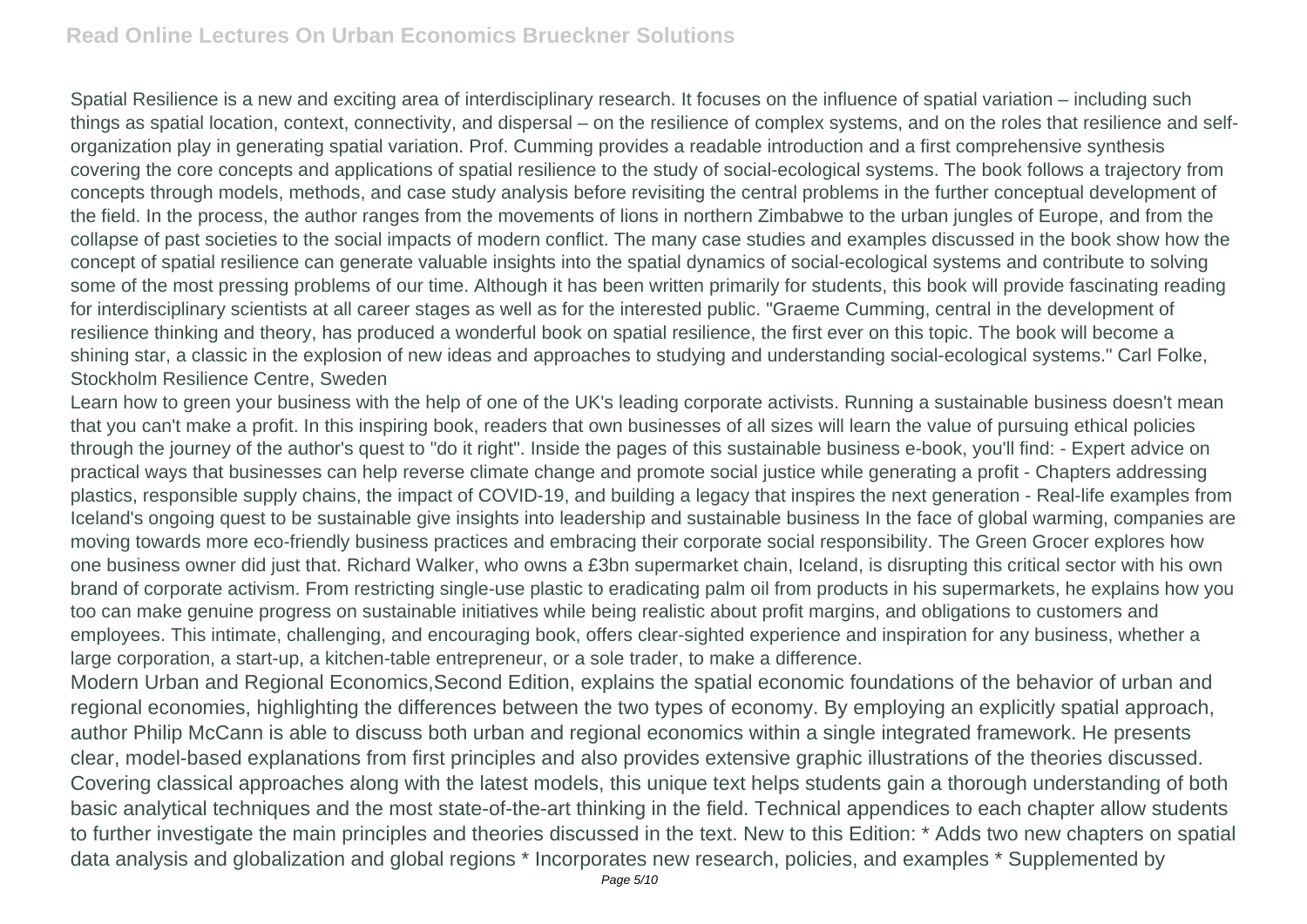aCompanion Websitethat features questions and cases for students and PowerPoint-based slides and figures from the book for instructors

"Urban Climate Change Research Network, Center for Climate Systems Research, Earth Institute, Columbia University." This book explores the spatial dimension of U.S. poverty, stressing differences across states, metropolitan areas, and counties, with an eye toward state and local policy prescriptions.

This Second Edition arms real estate professionals with a comprehensive approach to the economic factors that both define and affect modern urban areas. The text considers the economics of cities as a whole, instead of separating them. Emphasis is placed on economic theory and empirical studies that are based in economic theory. The book also explores the policy lessons that can be drawn from the use of economics to understand urban areas. Real estate professionals will find new coverage of urban areas around the world to provide a global perspective.

In this book, Jane Jacobs, building on the work of her debut, The Death and Life of Great American Cities, investigates the delicate way cities balance the interplay between the domestic production of goods and the ever-changing tide of imports. Using case studies of developing cities in the ancient, pre-agricultural world, and contemporary cities on the decline, like the financially irresponsible New York City of the mid-sixties, Jacobs identifies the main drivers of urban prosperity and growth, often via counterintuitive and revelatory lessons.

The book focuses on Indonesia's most pressing labor market challenges and associated policy options to achieve higher and more inclusive economic growth. The challenges consist of creating jobs for and the skills in a youthful and increasingly better educated workforce, and raising the productivity of less-educated workers to meet the demands of the digital age. The book deals with a range of interrelated topics---the changing supply and demand for labor in relation to the shift of workers out of agriculture; urbanization and the growth of megacities; raising the quality of schooling for new jobs in the digital economy; and labor market policies to improve both labor standards and productivity.

"I have spent my whole professional life as an international economist thinking and writing about economic geography, without being aware of it," begins Paul Krugman in the readable and anecdotal style that has become a hallmark of his writings. Krugman observes that his own shortcomings in ignoring economic geography have been shared by many professional economists, primarily because of the lack of explanatory models. In Geography and Trade he provides a stimulating synthesis of ideas in the literature and describes new models for implementing a study of economic geography that could change the nature of the field. Economic theory usually assumes away distance. Krugman argues that it is time to put it back - that the location of production in space is a key issue both within and between nations.

This book reviews Latin America's experience with infrastructure reform over the last fifteen years. It argues that the region's infrastructure has suffered from public retrenchment and unrealistic expectations about private involvement. Poor infrastructure now hampers productivity, growth, and poverty reduction. Addressing this requires more and better Page 6/10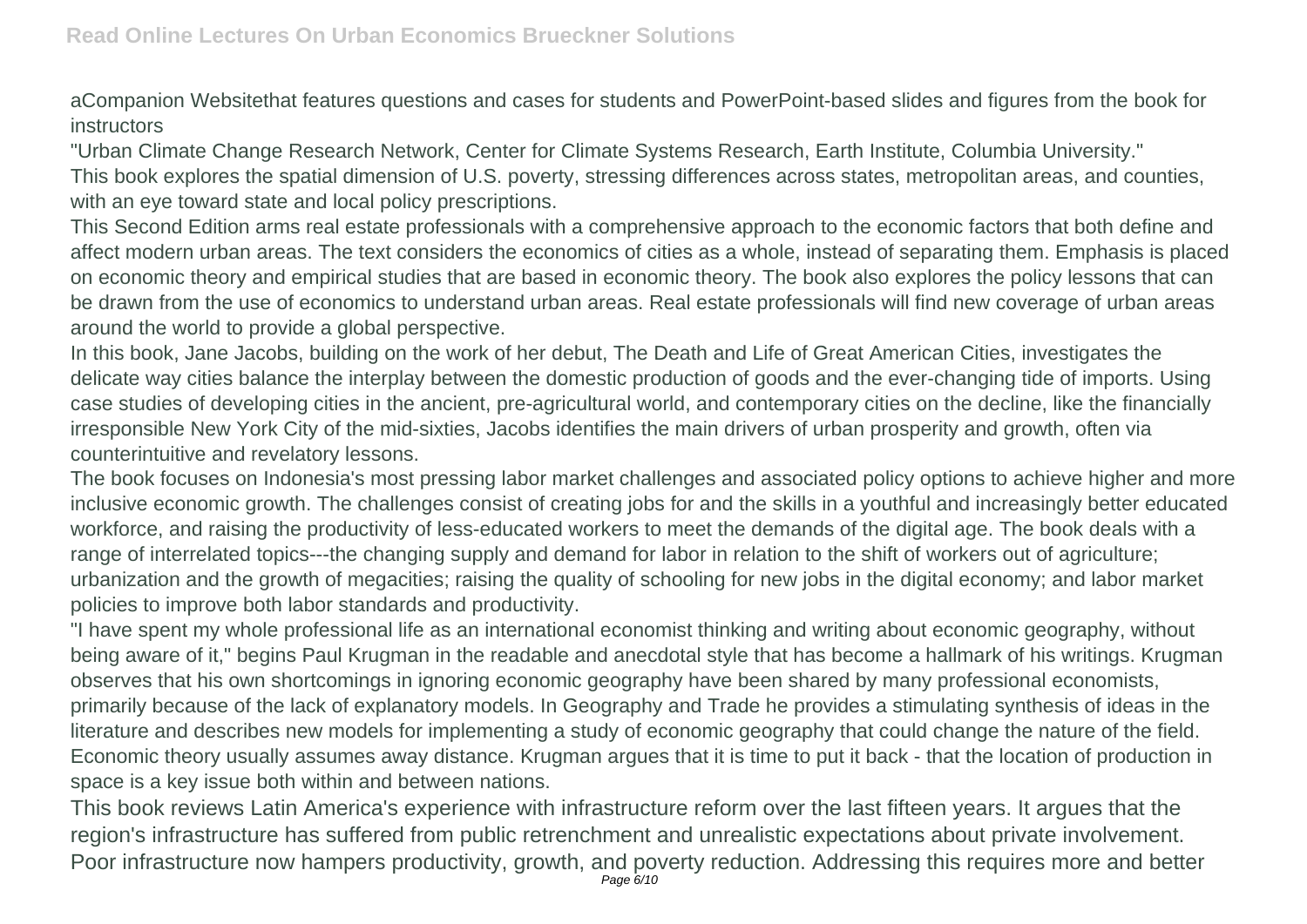spending, and acceptance that governments remain central to infrastructure provision and supervision, although the private sector still has an important role to play.

The Housing Challenge in Emerging Asia: Options and Solutions provides new insights and ideas to best design and implement housing policies aimed at improving access to affordable and adequate housing. The book offers an innovative theoretical framework to conceptualize and analyze various housing policies. It also critically reviews housing policies of various countries and draws lessons for others. The countries studied include advanced economies within and outside Asia, such as Japan, the Republic of Korea, Singapore, Switzerland, the United Kingdom, and the United States, as well as emerging countries within Asia, such as the People's Republic of China and India.

A comprehensive approach focused on sustainable change Asset Building and Community Development, Fourth Edition examines the promise and limits of community development by showing students and practitioners how asset-based developments can improve the sustainability and quality of life. Authors Gary Paul Green and Anna Haines provide an engaging, thought-provoking, and comprehensive approach to asset building by focusing on the role of different forms of community capital in the development process. Updated throughout, this edition explores how communities are building on their key assets—physical, human, social, financial, environmental, political, and cultural capital— to generate positive change. With a focus on community outcomes, the authors illustrate how development controlled by community-based organizations provides a better match between assets and the needs of the community.

An innovative advanced-undergraduate and graduate-level textbook in urban economics With more than half of today's global GDP being produced by approximately four hundred metropolitan centers, learning about the economics of cities is vital to understanding economic prosperity. This textbook introduces graduate and upper-division undergraduate students to the field of urban economics and fiscal policy, relying on a modern approach that integrates theoretical and empirical analysis. Based on material that Holger Sieg has taught at the University of Pennsylvania, Urban Economics and Fiscal Policy brings the most recent insights from the field into the classroom. Divided into short chapters, the book explores fiscal policies that directly shape economic issues in cities, such as city taxes, the provision of quality education, access to affordable housing, and protection from crime and natural hazards. For each issue, Sieg offers questions, facts, and background; illuminates how economic theory helps students engage with topics; and presents empirical data that shows how economic ideas play out in daily life. Throughout, the book pushes readers to think critically and immediately put what they are learning to use by applying cutting-edge theory to data. A much-needed resource for students and policymakers, Urban Economics and Fiscal Policy offers a unique approach to a vital and fast-growing area of economic study. Introduces advanced-undergraduate and graduate students to urban economics Presents the latest Page 7/10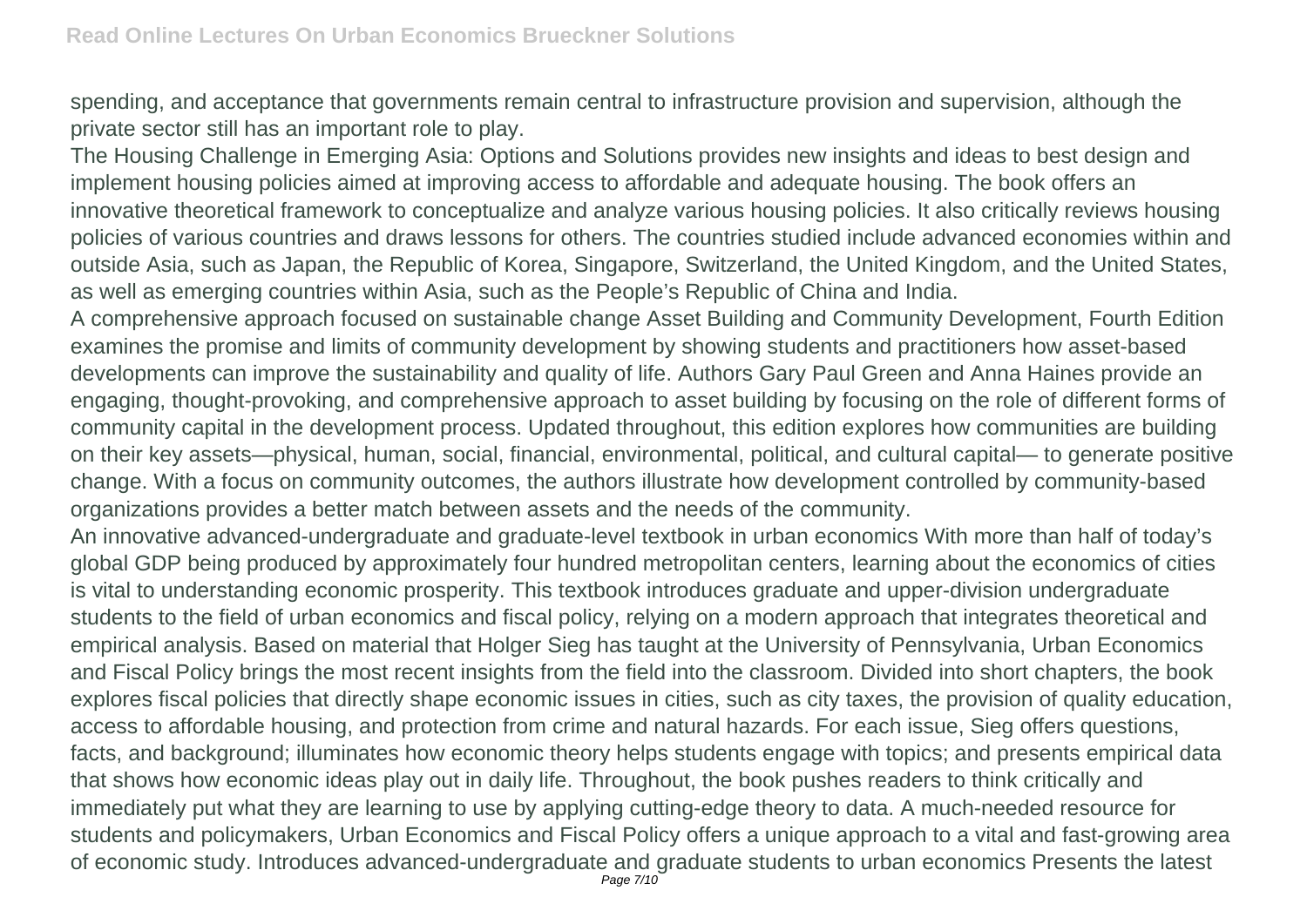theoretical and empirical research Applies economic tools to real-world issues, including housing, labor, education, crime, and the environment Explains and uses simple economic models and quantitative analysis

Labor Economics, 2e covers the essential aspects of modern labor economics from an international perspective, providing students with a comprehensive survey of economic theory and empirical evidence on purely competitive labor markets. In addition, the authors examine the impact of imperfect competition, incomplete information and uncertainty, and institutional factors--stemming from laws, unions, and human resource policies--on wages and employment opportunities. Important Notice: Media content referenced within the product description or the product text may not be available in the ebook version.

A rigorous but nontechnical treatment of major topics in urban economics. Lectures on Urban Economics offers a rigorous but nontechnical treatment of major topics in urban economics. To make the book accessible to a broad range of readers, the analysis is diagrammatic rather than mathematical. Although nontechnical, the book relies on rigorous economic reasoning. In contrast to the cursory theoretical development often found in other textbooks, Lectures on Urban Economics offers thorough and exhaustive treatments of models relevant to each topic, with the goal of revealing the logic of economic reasoning while also teaching urban economics. Topics covered include reasons for the existence of cities, urban spatial structure, urban sprawl and land-use controls, freeway congestion, housing demand and tenure choice, housing policies, local public goods and services, pollution, crime, and quality of life. Footnotes throughout the book point to relevant exercises, which appear at the back of the book. These 22 extended exercises (containing 125 individual parts) develop numerical examples based on the models analyzed in the chapters. Lectures on Urban Economics is suitable for undergraduate use, as background reading for graduate students, or as a professional reference for economists and scholars interested in the urban economics perspective.

A clear and concise history of economic thought, developed from the author's award-winning book, The Wealth of Ideas. This book presents a multiregional input-output model for the metropolitan area of Southern California, which helps to estimate the economic impact of simulated terrorist attacks on seaports, malls etc. as well as of natural disasters such as earthquakes and tsunamis. The authors also analyze the economic and social effects of metropolitan policies such as growth controls, neighborhood gentrification or road-congestion charges. The model presented in the book has evolved over a period of 25 years and requires a very substantial computer capacity. Macroeconomics is the first text to truly reflect today 's macroeconomy. In this teachable, coherent book, the author makes complex topics easily understandable for undergraduates and combines innovative treatment of both the short run and the long run with a strong emphasis on problem solving.

A Time 100 Must-Read Book of 2020 • A New York Times Book Review Editors' Choice • California Book Award Silver Medal in Nonfiction • Finalist for The New York Public Library Helen Bernstein Book Award for Excellence in Journalism • Named a top 30 must-read Book of 2020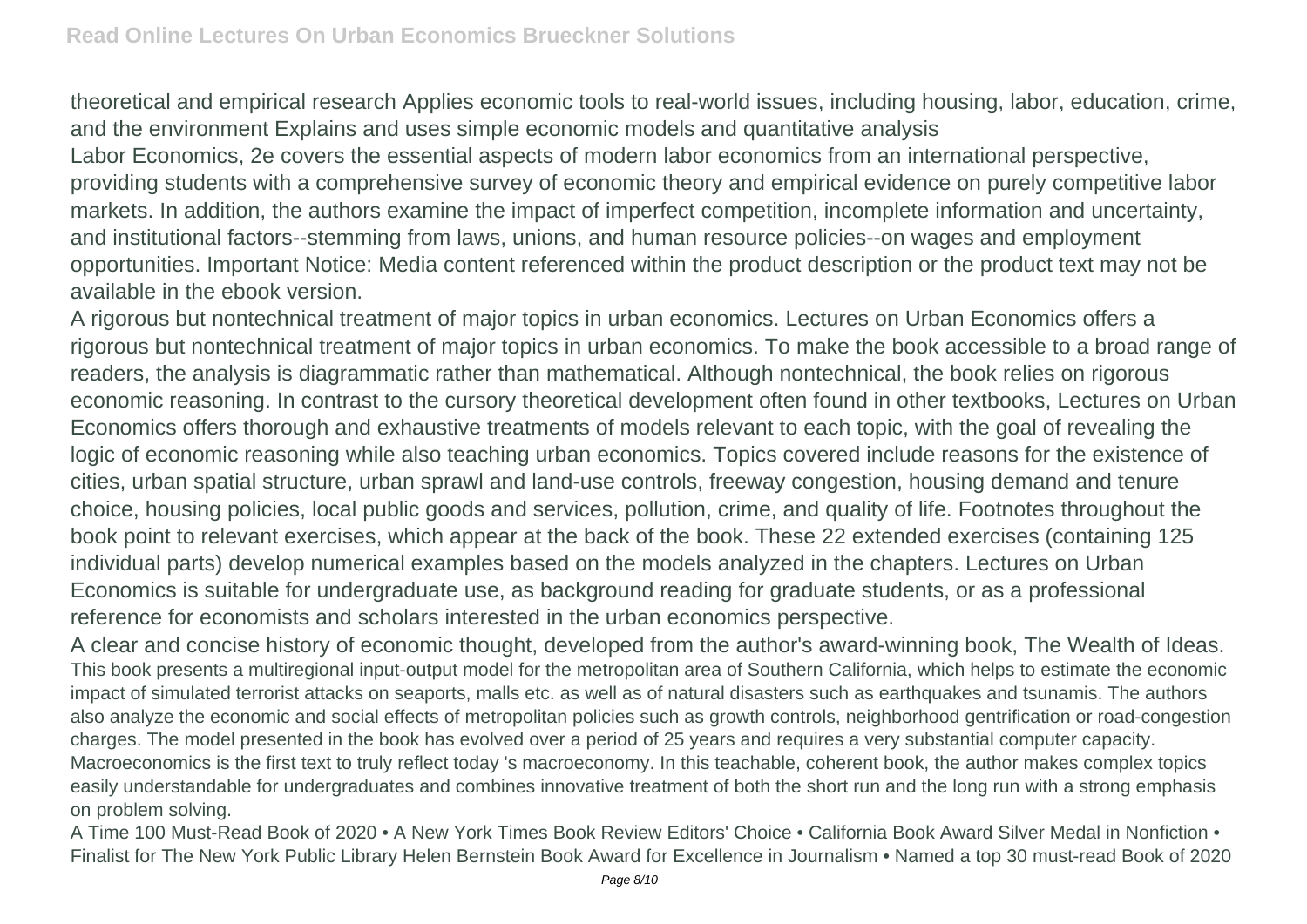by the New York Post • Named one of the 10 Best Business Books of 2020 by Fortune • Named A Must-Read Book of 2020 by Apartment Therapy • Runner-Up General Nonfiction: San Francisco Book Festival • A Planetizen Top Urban Planning Book of 2020 • Shortlisted for the Goddard Riverside Stephan Russo Book Prize for Social Justice "Tells the story of housing in all its complexity." —NPR Spacious and affordable homes used to be the hallmark of American prosperity. Today, however, punishing rents and the increasingly prohibitive cost of ownership have turned housing into the foremost symbol of inequality and an economy gone wrong. Nowhere is this more visible than in the San Francisco Bay Area, where fleets of private buses ferry software engineers past the tarp-and-plywood shanties of the homeless. The adage that California is a glimpse of the nation's future has become a cautionary tale. With propulsive storytelling and ground-level reporting, New York Times journalist Conor Dougherty chronicles America's housing crisis from its West Coast epicenter, peeling back the decades of history and economic forces that brought us here and taking readers inside the activist movements that have risen in tandem with housing costs.

Since the 1990s, new economic geography has received a lot of attention as mainstream economists such as Krugman and others began to focus on where economic activity occurs and why. Coincidentally, international trade, location theory, and urban economics all appear to be asking the same question: where is economic activity located and why? The challenge is to explain the economic concentration or agglomeration of a large number of activities in certain geographical space. This volume breaks down the various types of cities and evaluates the key factors used to look at cities, such as innovation, green growth, spatial concentration, and smart cities in order to understand how cities work. Why is it that certain cities attract talent? How do some cities become business hubs? Why is it that few cities become increasingly competitive while others remain stagnant? As development specialists are increasingly focusing on how to make cities competitive, this book can serve as a guide for providing key insights, backed by cases on how cities can possibly become more competitive and productive.

In a world where half of the population lives in cities and more than 90 percent of urban growth is occurring in the developing world, cities struggle to modernize without completely losing their unique character, which is embodied by their historic cores and cultural heritage assets. As countries develop, cultural heritage can provide a crucial element of continuity and stability: the past can become a foundation for the future. This book collects innovative research papers authored by leading scholars and practitioners in heritage economics, and presents the most current knowledge on how heritage assets can serve as drivers of local economic development. What this book tries to suggest is a workable approach to explicitly take into account the cultural dimensions of urban regeneration in agglomerations that have a history and possess a unique character, going beyond an approach based solely on major cultural heritage assets or landmarks. The knowledge disseminated through this book will help stakeholders involved in preparation, implementation, and supervision of development investments to better assess the values of cultural heritage assets and incorporate them in urban development policies.

This book provides a comprehensive discussion on urban growth and sprawl, and how they can be analyzed using remote sensing imageries. It compiles views of numerous researchers that help in understanding the urban growth and sprawl; their patterns, process, causes, consequences, and countermeasures; how remote sensing data and geographic information system techniques can be used in mapping, monitoring, measuring, analyzing, and simulating the urban growth and sprawl and what are the merits and demerits of available methods and models. This book will be of value for the scientists and researchers engaged in urban geographic research, especially using remote sensing imageries. This book will serve as a rigours literature review for them. Post graduate students of urban geography or urban/regional